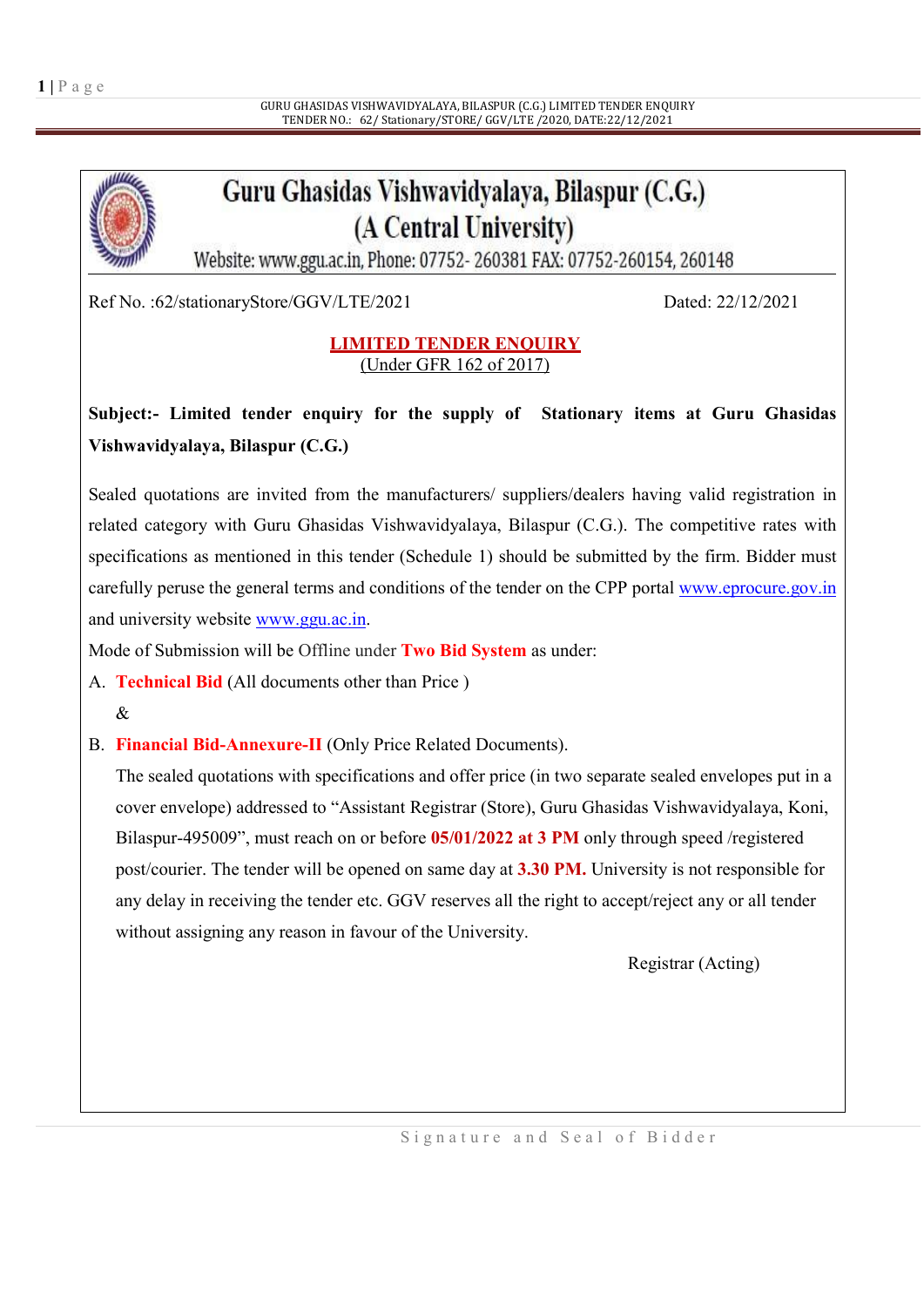

### Guru Ghasidas Vishwavidyalaya, Bilaspur (C.G.) (A Central University)

Website: www.ggu.ac.in, Phone: 07752-260381 FAX: 07752-260154, 260148

Ref No. :62/Stationary/Store/GGV/LTE/2020 Dated: 22/12/2021

### LIMITED TENDER ENQUIRY (LTE)

Dear Sir,

We intend to purchase Stationary Items at Guru Ghasidas Vishwavidyalaya, Bilaspur (C.G.) through Limited Tender Inquiry and invites tenders from the registered venders in accordance with the terms and conditions details in the bid documents. If you are interested, kindly send your offer for the supply with complete terms within the time mentioned as under-

### Important Dates

| <b>Event</b>                              | <b>Dates</b> | <b>Time</b> |
|-------------------------------------------|--------------|-------------|
| Last date for submission of sealed tender | 05/01/2022   | 3.00 PM     |
| <b>Tender Opening</b>                     | 05/01/2022   | 3.30 PM     |

Please send your sealed bid only by Registered/Speed Post/Courier service to the following address.

Assistant Registrar (Store)

Guru Ghasidas

Vishwavidyalaya, Koni, Bilaspur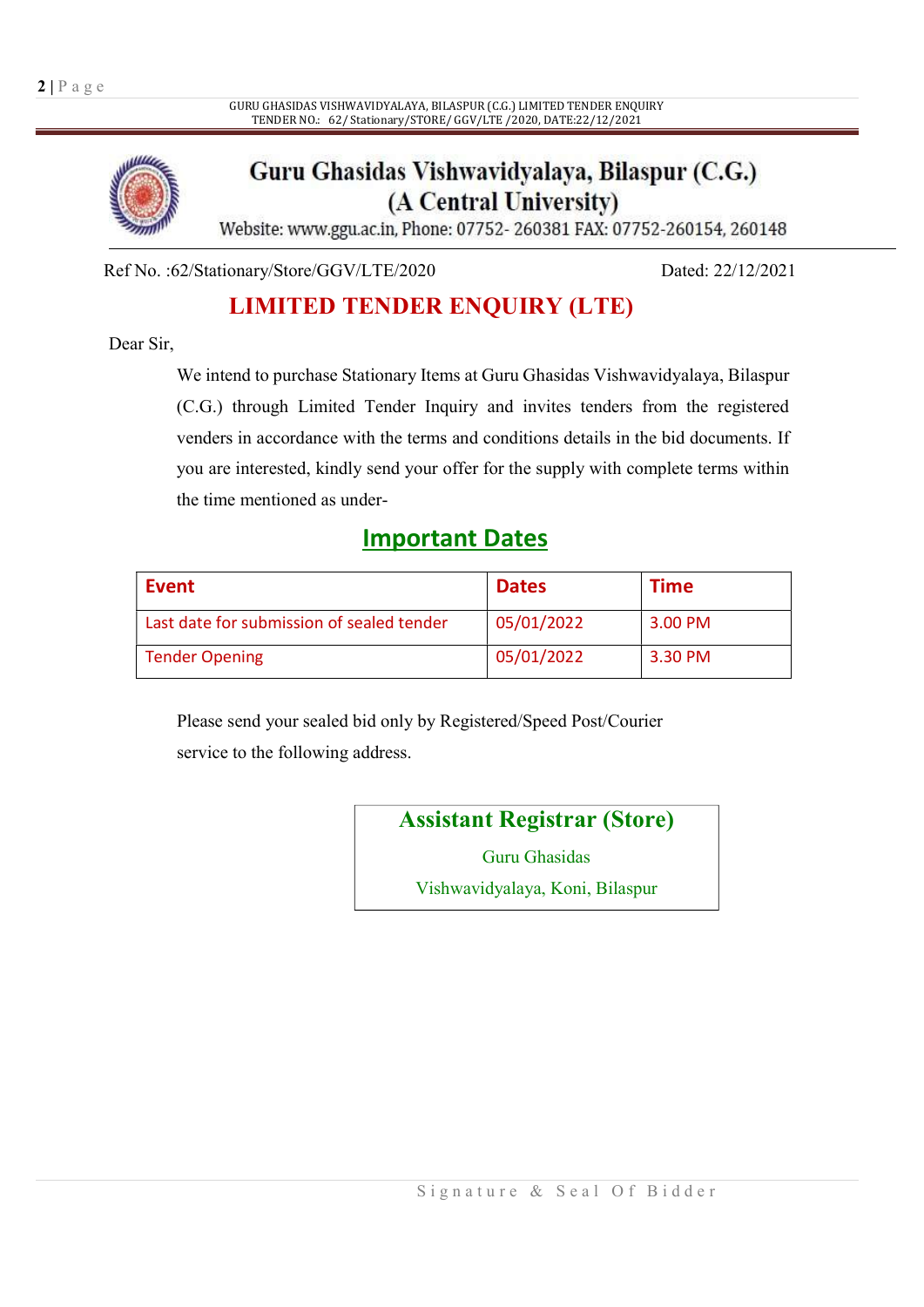#### GENERAL TERMS AND CONDITIONS OF THE SUPPLY

1. The sealed quotation superscripted on the envelope as"Quotation for supply of Stationary items for GGV" should reach to the Store Section of GGV on or before 05/01/2022 at 3 PM..

#### 2. Eligibility Criteria

- Bidder must have turnover of atleast 15 lakhs per annum for last three financial year.
- Bidder must have cumulative order of supply of stationary items of 10 lakh or above per year in any Government Organization/Autonomous bodies for atleast two years in last five years.
- Bidder must have a valid registration of shop establishment for stationary items.

3. Price/rate: The Vendor are required to quote the rate against the items mentioned in the table under the financial bid along with the tax levied on the stationary items.

4. The Bidder may visit the University for any Query related to specifications.

5. Excise duty/Tax exemption: The University is exempted from Custom/Excise Duty by DSIR, Govt. of India. The exemption certificate of the same shall be issued by the University on demand, at the time of supply. Bidder must clearly mention if any basic custom duty/ excise duty etc. is chargeable, in spite of the GGV is exempted by DSIR certificate.

6. FOR GGV: The rate should be quoted on FOR University campus, Koni, Bilaspur basis. For the packing/ forwarding, unloading, transit insurance of the items to be supplied no charges will be paid extra in any manner to the bidder by the University. All such charges are to be borne by the supplier/bidder only.

7. The Bidders are required to put the seal and signature of the firm in each and every page of this LTE document and submit along with the bid.

8. The bidders must not alter /add/delete any alphabet/word/sentence mentioned in this document otherwise the same will be treated as tampering of the document and the bid may be rejected/cancelled at any stage of bidding/ supply.

9. University has all the rights reserved to alter the quantity mentioned in this EoI as per the requirement of the user Department. The quantity may increase or decrease and also the items may be added or deleted for which the rates shall be governed by rate quoted in the financial bid by the bidder.

10. Validity of the offered Rate: The quoted rate should be valid for a minimum period of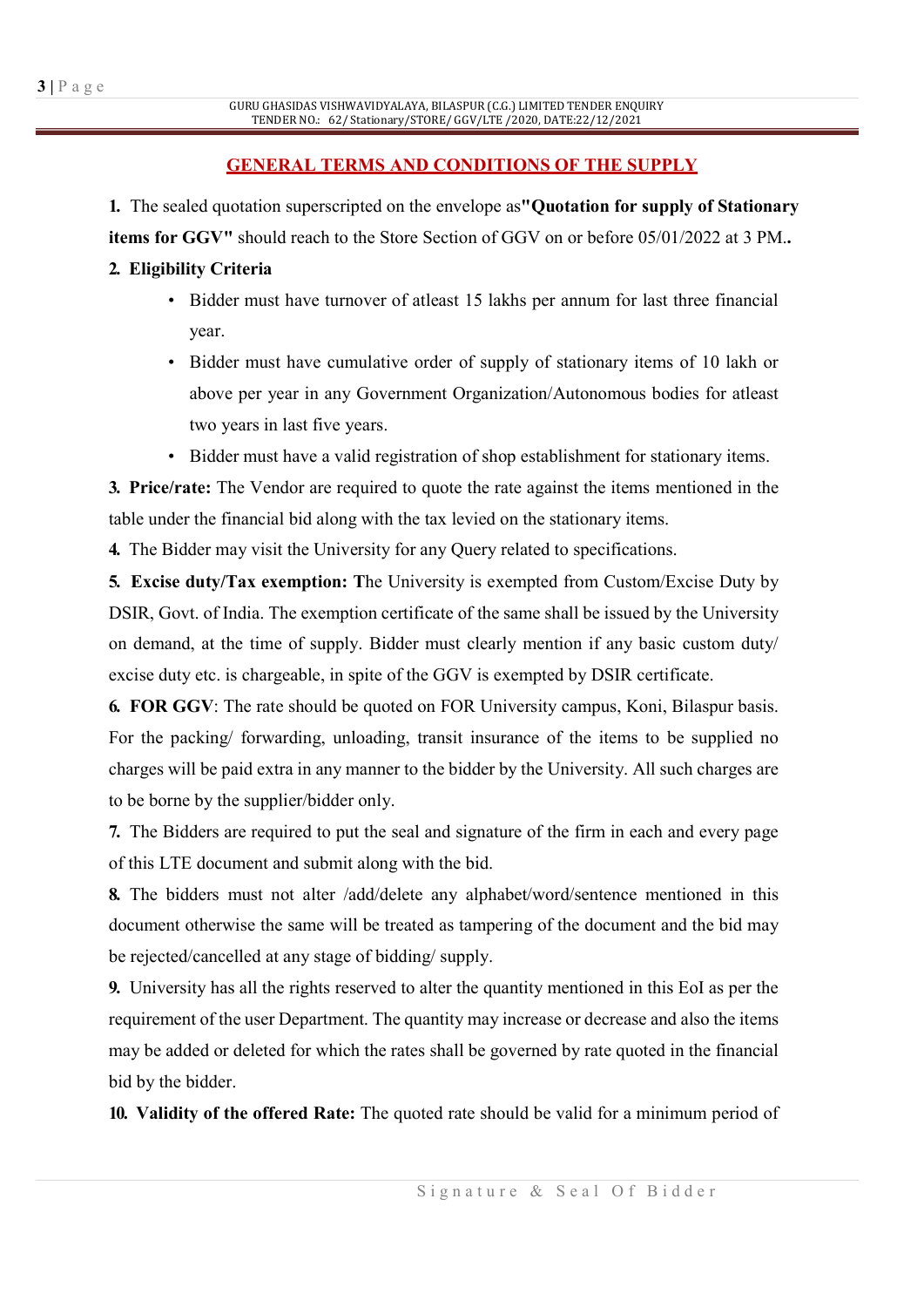90 days from the date of opening of the financial bid of the tender.

11. Delivery period: The items, ordered will have to be delivered and in the Store Section at GGV, maximum within 15 days from the issue of the Purchase Order to the successful bidder.

#### 12. Mode of Submission: Offline under Two Bid System;

A. Technical Bid (All documents other than Price bid)

B. Financial Bid .Containing ,price bid in specified format.

The tender document can be downloaded from the websites www.ggu.ac.in or

www.epublish.gov.in. "Corrigendum, if any, would appear only on the above web sites and not be published anywhere else".

13. Liquidated Damages (LD): Any delay in supplying the ordered equipment/instrument from the stipulated date of delivery will attract LD, which will be applicable at the rate of 0.5% per week and limited to 10% maximum. The authority reserves the right to cancel the purchase order when LD accumulates to10%.

13. Payment: Bidder should not ask for advance or part payment prior to supply .Payment to the firm shall be made, only after the complete supply of Satioanry, to the satisfaction of the Store Section, GGV.

14. GST etc: GST & Other charges must be clearly mentioned along with the quoted offer, whether to be paid extra or not. GGV shall pay the same as per prevailing government rules, if mentioned in the price bid. No taxes shall be paid if not mentioned in the bid and any correspondence in this regard shall be not entertained after the price bids are opened.

15. Unsealed quotations: Quotation must be sealed properly. Unsealed envelopes/ offers are liable to be rejected by GGV.

16. Offer after due date: GGV shall not be responsible for late postal delivery and any offer received after the due date shall be summarily rejected by GGV. Your Sealed offer must reach on or before the scheduled due date only by the speed/registered/ courier post. The selection of vendor will be on L1 basis for lowest price quoted in financial Bid by technically qualified bidder.

17. GGV has all the rights reserved to accept / reject any /all the quotation(s) and not to procure any/all the chemicals/consumables without assigning any reason(s) thereof in favour of the University.

18. Any firm which is not registered with GGV and wish to participate in this tender, then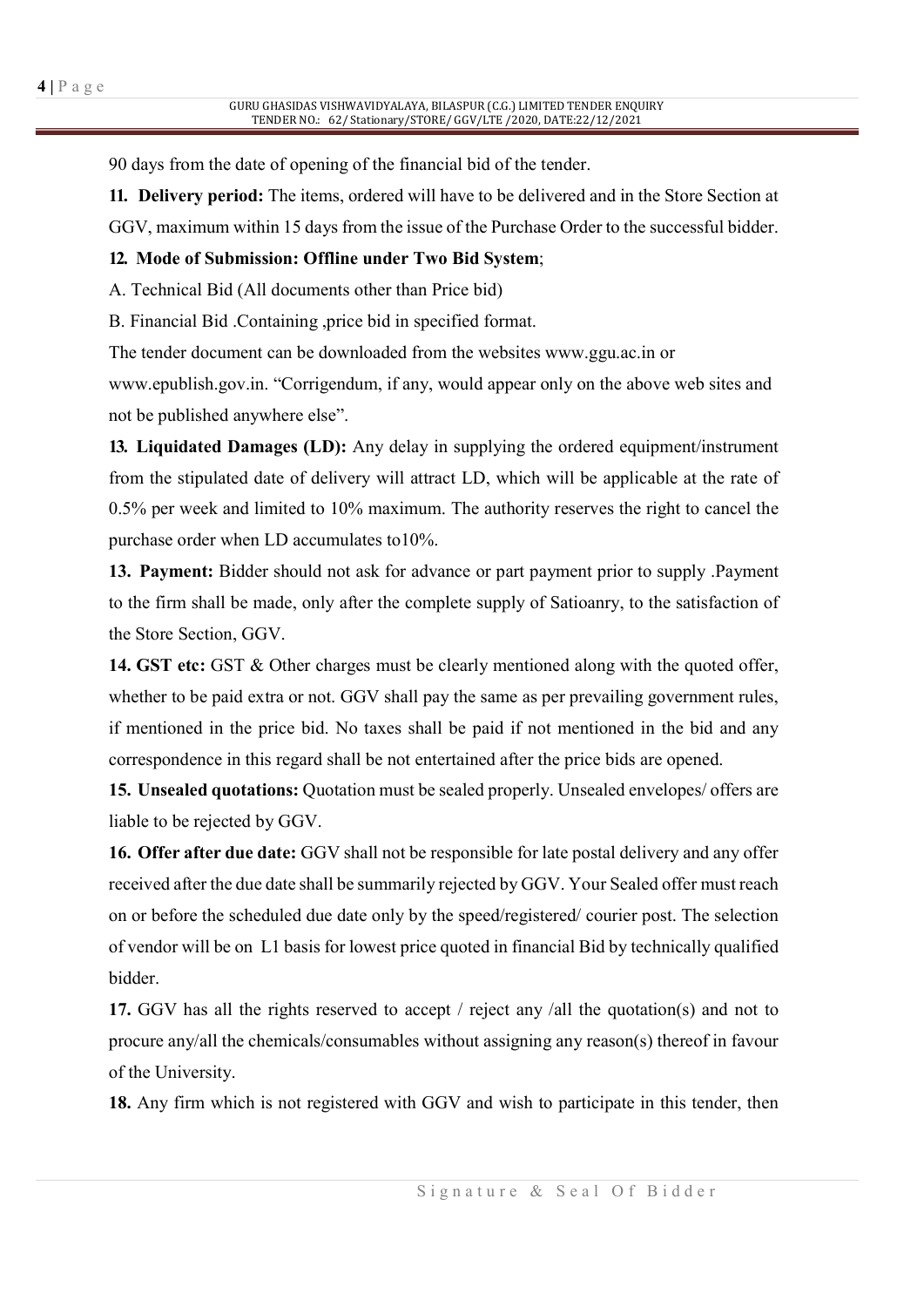the firm should get registered under the relevant category before the last date of submissionof the bid. Any bid received from the firm who is not having a valid /live registration with GGV in the relevant clause, will be auto rejected and no correspondence in this regard shall be entertained by the University. For detail of the vender registration process, kindly visit to the university portal www.ggu.ac.in or contact Assistant Registrar Store for ant related information. E-Mail: arstore@ggu.ac.in PhoneNo.07752-260381

19. Arbitration: Any dispute arising out of this agreement shall be settled through mutual discussion and consultations among the parties. In case the parties would not come under fruitful conclusion on the disputes, the matter shall be referred to the Sole Arbitrator by either party. The Sole Arbitrator shall be the representative nominated by the Vice Chancellor of Guru Ghasidas Vishwavidyalaya, Bilaspur (C.G.). The decision of the sole arbitrator shall be final and binding upon the parties to thedisputes.

20. In case of any ambiguity /anything not contained in this document, GGV reserves the right to take discretionary decision without assigning any reason thereof and it will be binding on concerned/all bidders. The University also reserves the right to cancel/reject any bid due to any reason including human error in calculation incurred during process. The GGV shall be free to cancel the whole or part of tender without assigning anyreason.

21. Court Jurisdiction: The University shall not be bound to give justification for any aspect of the selection process and the decision of the university shall be final and binding on all without any right of appeal. Further, in case of any dispute, any suite or legal proceedings against the university, the jurisdiction shall be restricted to the courts at Bilaspur, Chhattisgarh.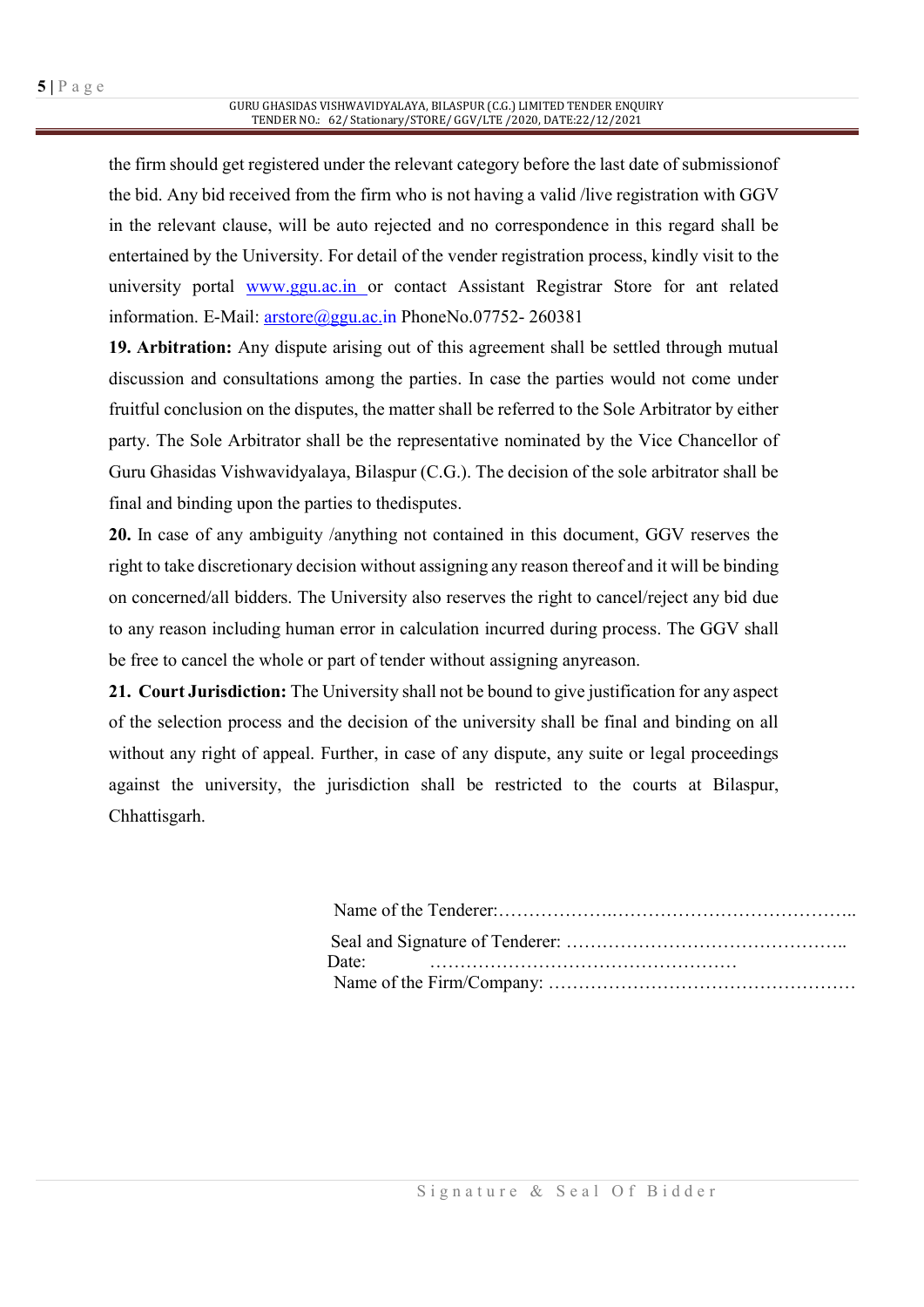### Schedule 1: List and Specification of items

| S.No            | Item                                           | Quantity |
|-----------------|------------------------------------------------|----------|
| 1               | Photocopy Paper (75 GSM)(Packets)              | 1800     |
| $\overline{2}$  | Photocopy Paper (80 GSM)(Packets)              | 500      |
| $\overline{4}$  | Hard Bounded Register 100 Page (Nos)           | 1000     |
| 5               | Hard Bounded Register 200 Page                 | 500      |
| 6               | White Envelope $(10 \times 4.5)(Nos)$          | 10000    |
| $\overline{7}$  | File Pad (Corner with cloths) (Nos)            | 20000    |
| $\overline{8}$  | File Tag Nylon Threaded (bunch)                | 2500     |
| 9               | Stapler Big (Nos)                              | 200      |
| 10              | Stapler Small (Nos)                            | 700      |
| 11              | Stapler Pin Big (Nos)                          | 750      |
| 12              | Stapler Pin Small (Nos)                        | 1200     |
| 13              | Alpin T Size (Packed)                          | 300      |
| 14              | Big Scissors (Stainless steel/Rust Free) (Nos) | 180      |
| $\overline{15}$ | Gum Bottle (700 ml)(Nos)                       | 400      |
| 16              | Stamp pad Medium size (Nos)                    | 250      |
| 17              | Stamp ped ink (Nos)                            | 250      |
| 18              | White Chalk dustless (packets)                 | 800      |
| 19              | Colour Chalk dustless(packets)                 | 400      |
| 20              | Wood base Duster (Number)                      | 400      |
| $\overline{21}$ | Teri Cotton Basta Kapda (1 m x 1 m Sized)(Nos) | 1700     |
| 22              | Wooden base Woodpoker(Nos)                     | 250      |
| $\overline{23}$ | Whitener Pen (Luxor/equivalent) (Nos)          | 150      |
| 24              | Transparent tap big (3 inch) (Nos)             | 250      |
| $\overline{25}$ | Transparent tap small (2 inch)(Nos)            | 250      |
| $\overline{26}$ | Brown Tap (3 inch)(Nos)                        | 100      |
| 27              | Permanent Marker (Luxor/Equivalent)(Nos)       | 250      |
| 28              | Punching Machine Small dp 52 (Nos)             | 75       |
| 29              | Punching Machine Big dp 600 (Nos)              | 75       |
| 30              | Box File Excel(Alankar/Equivlent)(Nos)         | 300      |
| 31              | Highlighter pen (Nos)                          | 150      |
| 32              | Fevicol (200 gram)                             | 150      |
| 33              | File Flag Three coloured (Nos)                 | 150      |
| 34              | Green Lase 24"(Bunch)                          | 100      |
| $\overline{35}$ | Water Spunj (Nos)                              | 75       |
| 36              | Pen (Red & Blue)                               | 400      |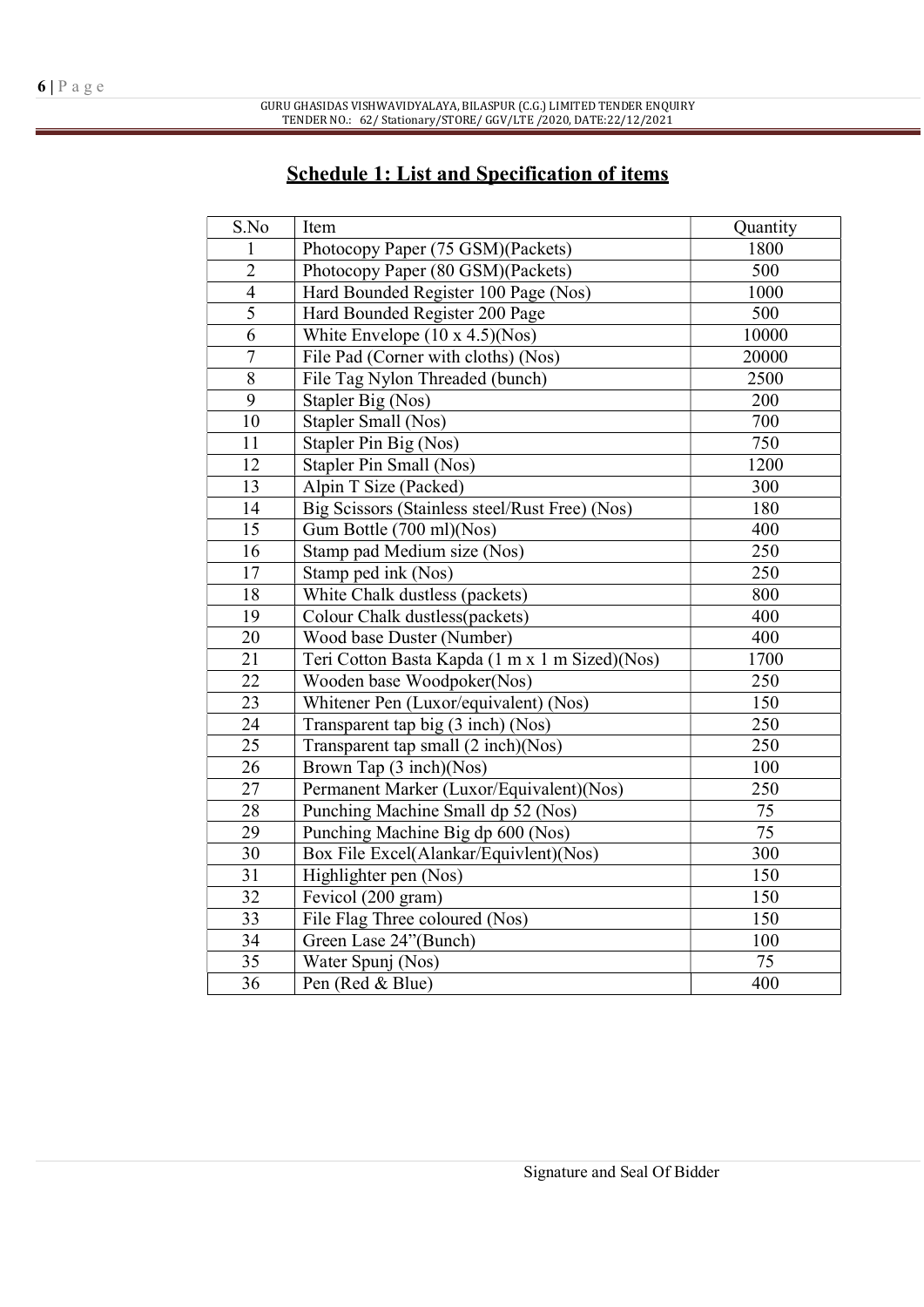## Annexure I

### TECHNICAL INFORMATION OF THE TENDERER

| S.No             | <b>Desired Details</b><br>Attach all the documents in support(as applicable)                                                                                                            | <b>Furnish details</b> | Page Number in the<br>tender Document |
|------------------|-----------------------------------------------------------------------------------------------------------------------------------------------------------------------------------------|------------------------|---------------------------------------|
| 1.               | Name of the Firm                                                                                                                                                                        |                        |                                       |
| $\overline{2}$ . | Registered Office address<br>Telephone No-<br>Mobile No-<br>E-mail id                                                                                                                   |                        |                                       |
| 3.               | Address for Correspondence                                                                                                                                                              |                        |                                       |
| $\overline{4}$ . | Details of Contact person<br>(Name, designation, address etc.)<br>Telephone No/Mobile No<br>Mobile No-<br>E-mail                                                                        |                        |                                       |
| 5.               | <b>Bank Account Number</b><br><b>IFSC</b> Code<br><b>Bank Name</b>                                                                                                                      |                        |                                       |
| 6                | CA Certified copy of the Income tax return for<br>financial year 2020-21                                                                                                                |                        |                                       |
| $\overline{7}$   | GST, TAN, PAN etc                                                                                                                                                                       |                        |                                       |
| 8                | Whether the firm has been blacklisted, debarred<br>from any organization or any case for faulty<br>supply has been registered against the firm<br>(Kindly give an undertaking as above) |                        |                                       |

| $Dated: \ldots \ldots \ldots \ldots \ldots \ldots$ |                |
|----------------------------------------------------|----------------|
|                                                    | $Name \dots 1$ |
|                                                    |                |
|                                                    |                |
|                                                    |                |

Signature and Seal Of Bidder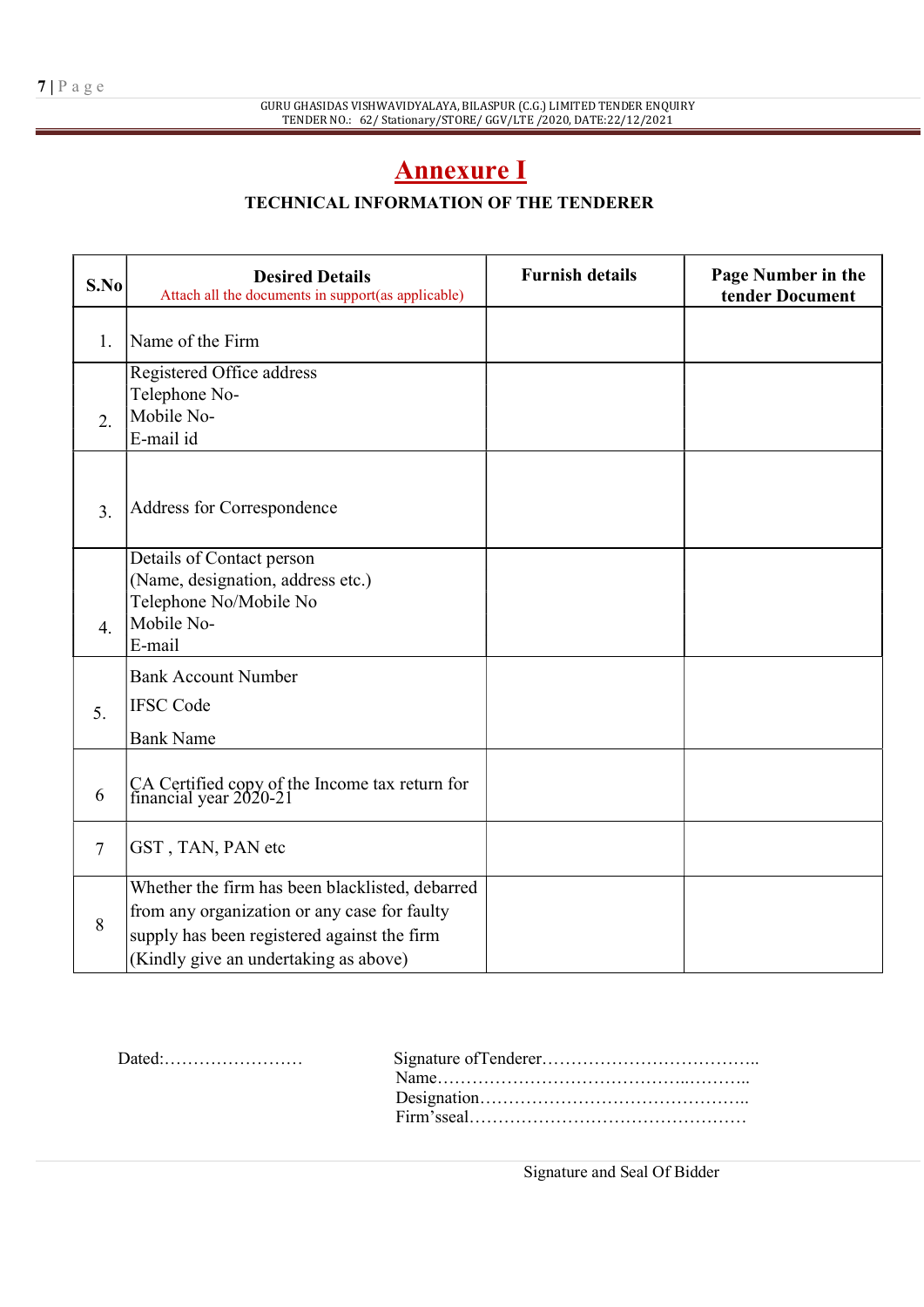#### Annexure II(Financial Bid)

- i. Please quote rates for the Stationary items as per detail specifications given in schedule-1 of this tender, in the financial bid as given below.
- ii. Quoted rates should be inclusive of all as detailed in the terms and conditions of this tender.
- iii. The Cost of the Stationary items should be inclusive of transporting, forwarding, transit insurance, loading, unloading etc. However, the details of the rates included are to be submitted in a separate sheet for purpose of clarification (if required).
- iv. Bidder has to quote the Rate offered, GST and Name of the principle manufacturer etc.

| S.No           | Item                                                     | Quantity | Make | Rate per<br>Unit | Total<br>Amount | GST % |
|----------------|----------------------------------------------------------|----------|------|------------------|-----------------|-------|
| $\mathbf{1}$   | Photocopy Paper (75<br>GSM)(Packets)                     | 1800     |      |                  |                 |       |
| $\overline{2}$ | Photocopy Paper (80<br>GSM)(Packets)                     | 500      |      |                  |                 |       |
| $\overline{4}$ | Hard Bounded Register 100<br>Page (Nos)                  | 1000     |      |                  |                 |       |
| 5              | Hard Bounded Register 200<br>Page                        | 500      |      |                  |                 |       |
| 6              | White Envelope $(10 x$<br>4.5)(Nos)                      | 10000    |      |                  |                 |       |
| $\overline{7}$ | File Pad (Corner with cloths)<br>(Nos)                   | 20000    |      |                  |                 |       |
| 8              | File Tag Nylon Threaded<br>(bunch)                       | 2500     |      |                  |                 |       |
| 9              | Stapler Big (Nos)                                        | 200      |      |                  |                 |       |
| 10             | Stapler Small (Nos)                                      | 700      |      |                  |                 |       |
| 11             | Stapler Pin Big (Nos)                                    | 750      |      |                  |                 |       |
| 12             | Stapler Pin Small (Nos)                                  | 1200     |      |                  |                 |       |
| 13             | Alpin T Size (Packed)                                    | 300      |      |                  |                 |       |
| 14             | <b>Big Scissors (Stainless</b><br>steel/Rust Free) (Nos) | 180      |      |                  |                 |       |
| 15             | Gum Bottle (700 ml)(Nos)                                 | 400      |      |                  |                 |       |
| 16             | Stamp pad Medium size (Nos)                              | 250      |      |                  |                 |       |
| 17             | Stamp ped ink (Nos)                                      | 250      |      |                  |                 |       |
| 18             | White Chalk dustless (packets)                           | 800      |      |                  |                 |       |
| 19             | Colour Chalk dustless(packets)                           | 400      |      |                  |                 |       |
| 20             | Wood base Duster (Number)                                | 400      |      |                  |                 |       |
| 21             | Teri Cotton Basta Kapda (1 m<br>$x 1$ m Sized)(Nos)      | 1700     |      |                  |                 |       |
| 22             | Wooden base<br>Woodpoker(Nos)                            | 250      |      |                  |                 |       |
| 23             | Whitener Pen<br>(Luxor/equivalent) (Nos)                 | 150      |      |                  |                 |       |
| 24             | Transparent tap big (3 inch)<br>(Nos)                    | 250      |      |                  |                 |       |
| 25             | Transparent tap small (2)<br>inch)(Nos)                  | 250      |      |                  |                 |       |